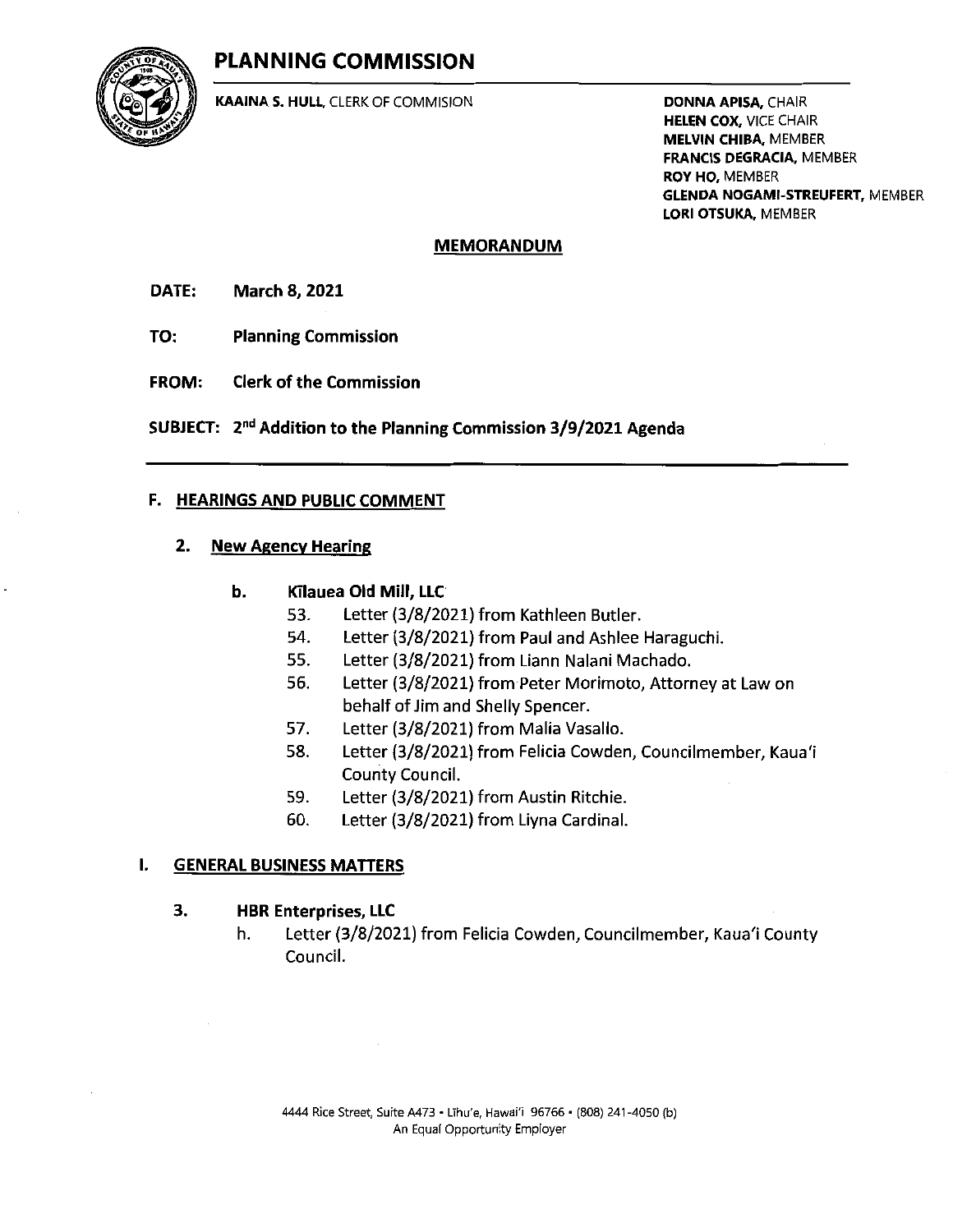From: Sent: To: Subject: Kaaina Hull Monday, March 08, 2021 10:38 AM Shanlee Jimenez FW: Old Mill property Kilauea Use permit

-----Original Message-----From: Kathy Butler <rwbutler@hawaiiantel.net> Sent: Monday, March 08,2021 10:38 AM To: Kaaina Hull <khull@kauai.gov> Subject: Old Mill property Kilauea Use permit

CAUTION: This email originated from outside the County of Kauai. Do not click links or open attachments even ifthe sender is known to you unless it is something you were expecting.

Aloha,

<sup>1</sup> support the approval ofthe Kilauea Old Mill Application. This propertyhas been used as light industrial since the early 70's. It has businesses on all <sup>3</sup> sides of it. Lighthouse Rd and Oka St is <sup>a</sup> busy corner already with traffic going into Kilauea and out Liliuokalani. It does not seem conducive to residential in any way and it would make <sup>a</sup> negligible impact on any housing needs.

The other issue is there are established valuable services on the property. Longman Jiu Jitsu is offering <sup>a</sup> life changing service to the children and adults in Kilauea and the NS. <sup>1</sup> personally witnessed my son learn introspection and strength of character as <sup>a</sup> result of participating in these classes years ago as <sup>a</sup> young adult. He learned to make good decisions and believe in himself. It changed his life. In these times we need these positive influences within our community. The new commercial property across the street is not an realistic option as they seem to be unreasonable in their rent and demands. The cost of classes would become prohibitive for our families in Kilauea, the backbone of our community. <sup>1</sup> feel Bruno is key to keeping many of our kids off of drugs. We need to focus on the quality of life for our community. Keeping a bit of the Plantation values alive...and watching out for each other. Let's help keep Longman Jiu Jitsu in Kilauea because Bruno Ewald provides an option we desperately need.

Thankyou,

Kathleen Butler

808-828-1415 rwbutler@hawaiiantel.net PO Box 285 Kilauea, Hi 96754

Sent from my iPhone

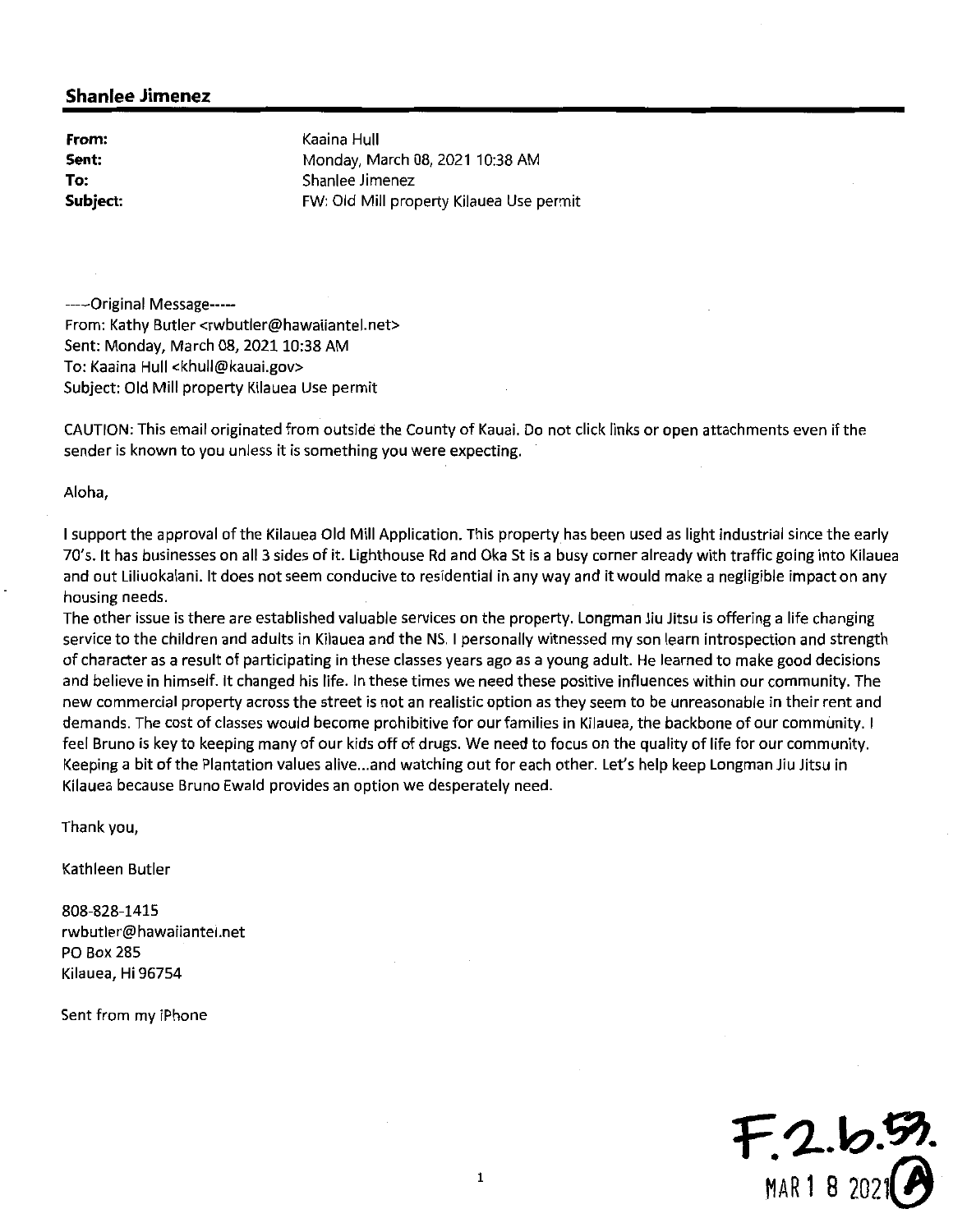From: Sent: To: Subject: Attachments:

Kaaina Hull Monday, March 08, 2021 12:29 PM Shanlee Jimenez FW: Regarding Kilauea Old Mill Application for Use Permit Jiu Jitsu Letter.pdf

-----Original Message-----From: Ashlee Libbrecht <alibbrec@icloud.com> Sent: Monday, March 08, 2021 11:18 AM To: Kaaina Hull <khull@kauai.gov> Cc: paul.ashlee711@gmail.com Subject: Regarding Kilauea Old Mill Application for Use Permit

CAUTION: This email originated from outside the County of Kauai. Do not click links or open attachments even ifthe sender is known to you unless it is something you were expecting.

 $F. 2.651.$ MAR 1 8 2021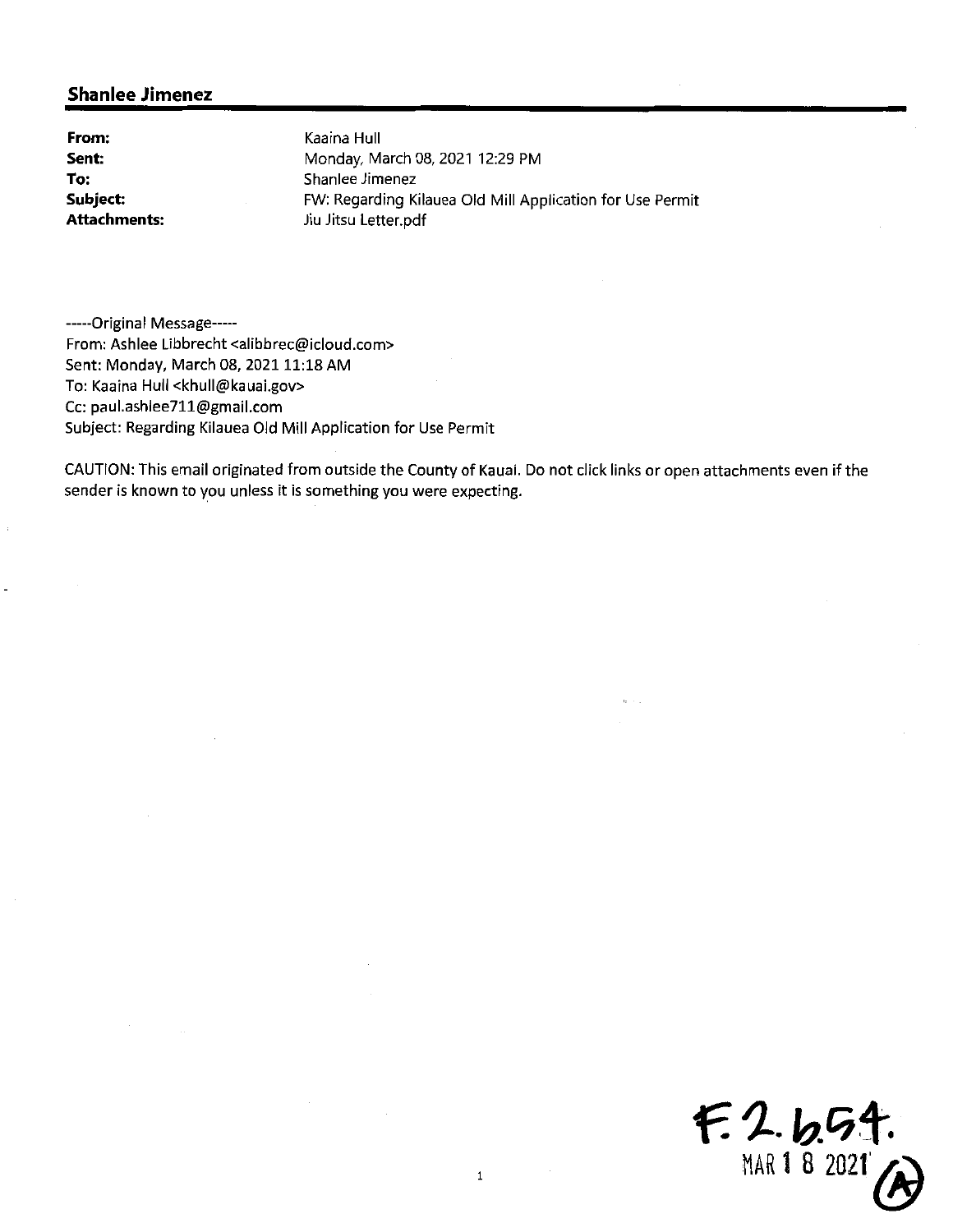$3/$ 4 $/$ 202 $\backslash$ 

Paul and Ashlee Haraguch 4301 Mom dreet  $K_t$ lovea,  $H_1$  glo $T_0$  $50B - 630 - 6127$  $P$ haraguen $_0$  e grav. (or)

R.E: K, Iave Old MIII Application for USC Permit

 $\omega$  (avenuely court)

We support the approval of the Kilavea Old MIN Application because of the positive inpact is has At the time, one of our two children  $_{\rm{C}\mu\nu\rho\sigma\sigma}$  cross attended crasses as a young boy back in 2003 hor two years with Probassor Poruno. It is Pauls atturals jiv jit du encl out decord looks forward to the Class when he is of age. Paul, the father of our alnear come true for his children to have the Same ond passion for such an incredible sport bad  $L_1$ , such a wonderful instructor and then, we are bless and to have the class accessible and close by in our community. It has such a positive influence on our children and nest tuture, and most of all out community. Please face to contact us if additional information or Our Jresence for a hearing is needed

ST REGIS ST REGIS<br>  $\int_{\text{PINICEVILLE}} \int_{\text{PINICEVILLE}} \int_{\text{PINICEVILLE}} \int_{\text{PINICEVILLE}}$ 

Maralo,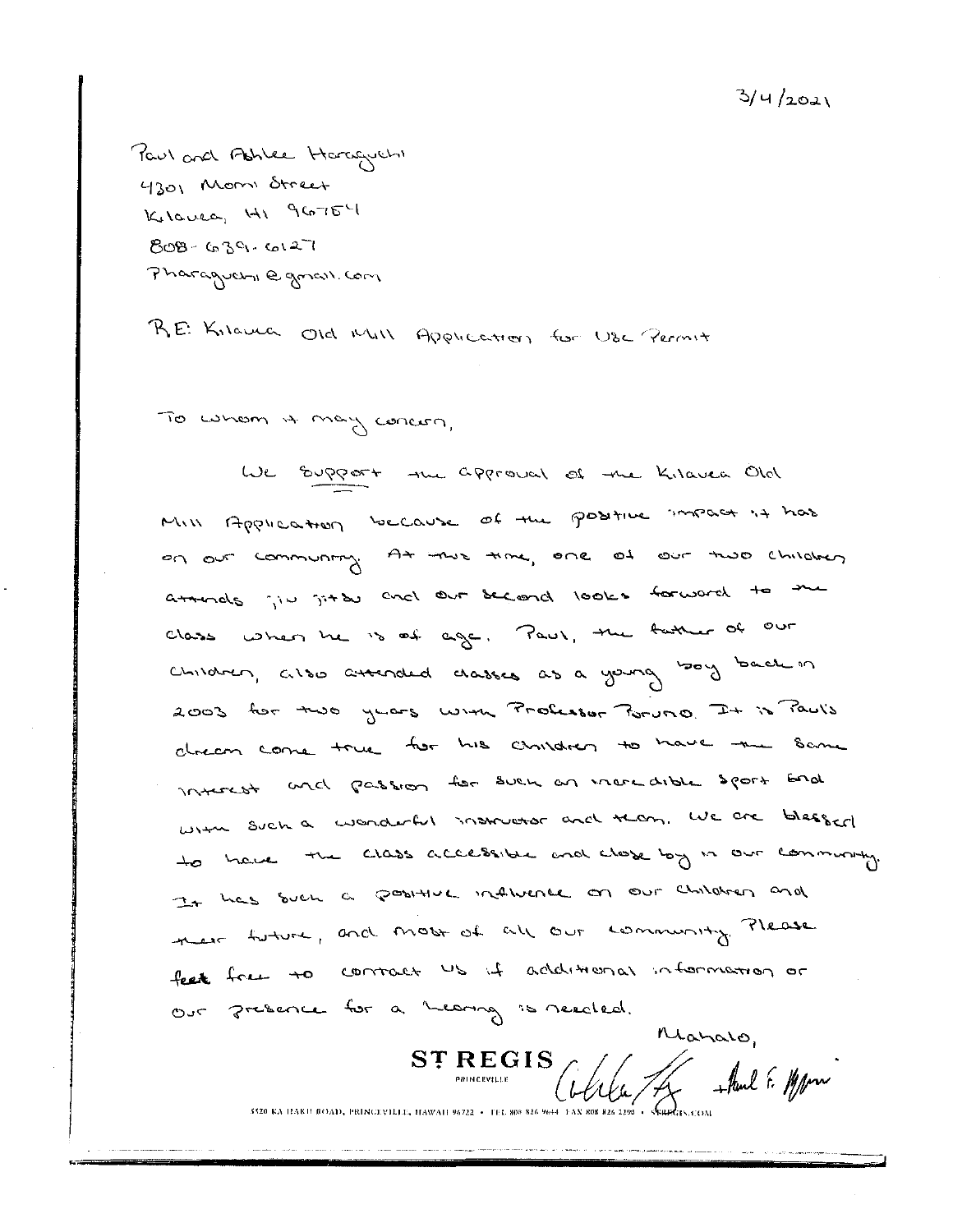| From:               | <b>Planning Department</b>                                                         |
|---------------------|------------------------------------------------------------------------------------|
| Sent:               | Monday, March 08, 2021 12:30 PM                                                    |
| To:                 | Shanlee Jimenez                                                                    |
| Subject:            | FW: Public Hearing March 9,2021, #2 Class IV Zoning permit and use permit Old Mill |
|                     | Building, Kilauea: Opposition letter                                               |
| <b>Attachments:</b> | Dear Kauai Planning Department.docx                                                |

From: Nalani M <nalani78@msn.com> Sent: Monday, March 8, 2021 12:23 PM To: Planning Department <planningdepartment@kauai.gov> Subject: Public Hearing March 9,2021, #2 Class IV Zoning permit and use permit Old Mill Building, Kilauea: Opposition letter

CAUTION: This email originated from outside the County of Kauai. Do not click links or open attachments even ifthe sender is known to you unless it is something you were expecting.

Dear Kauai Planning Department,

Please find my letter of opposition attached for tomorrows hearing. March 9, 2021. Regarding the permit/use permits for the Old Mill Building, Kilauea.

Kindly confirm receipt of this email and letter, Mahalo, Liann Nalani Machado

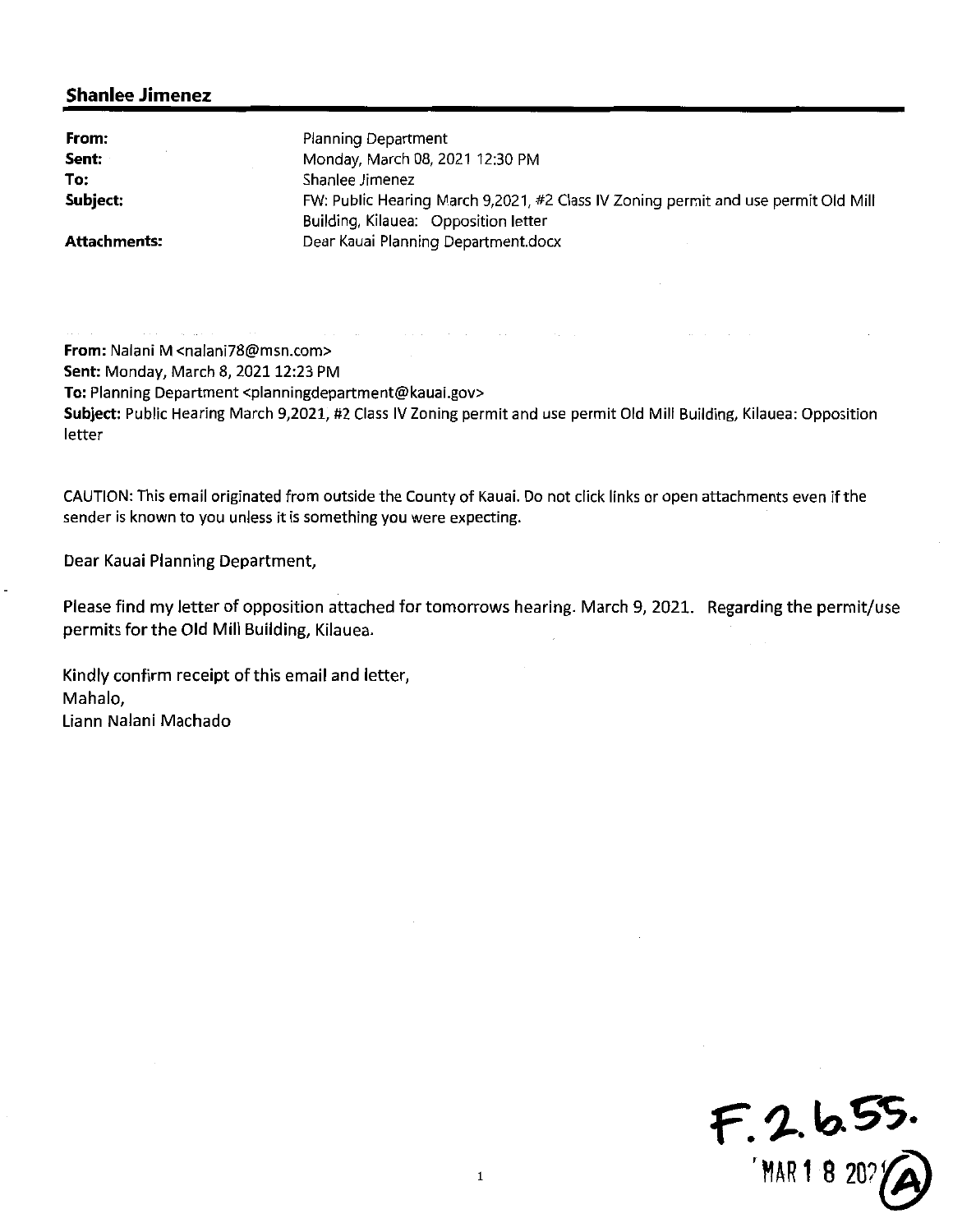RE: Class IV Zoning Permit Z-IV-2021-7 and Use permit U-2021-6, Old Building, Kilauea. 2430-A Oka Street, TMK 5-2-014:049

Dear Kauai Planning Department,

I am writing to express my strong opposition to the consideration of class IV zoning permit and use permit to allow <sup>a</sup> juice bar operation at the Old Mill Building, in Kilauea. This will cause traffic and safety problems, that are already over-capacity, on an already very busy portion of the street, where vehicles back up traffic flow 50-100 feet onto Oka Street's main entrance. Because there is already not enough parking and too much traffic, vehicles circle about in our neighborhood looking for parking where our children are out and about and/or riding their bikes to and from school.

Traffic and safety of pedestrians are major areas of concern. Traffic backs up the area of the pharmacy and the Old Mill building during business hours of the existing health club. This new establishment will make traffic worse. In general, the area traffic is continuing to increase, and heavy traffic with no parking is already common during business hours.

Kilauea already has ample commercial space to fit the need of our community and new business opportunities. Kilauea already has 4 well established businesses serving our community a wide variety of juice bar items. Kauai Juice Co, Trilogy Coffee, Kai bar and Pau Hana pizza, all within <sup>a</sup> 1-mile radius. While we may have room for more local businesses, this building and area is in an urban neighborhood and has maxed out its capacity in our little community.

Thank you for your continued service and support of our communities. Best regards,

Liann Machado Multi-generational native Kauai resident. Kilauea home owner, resident 4320 Oka Place Kilauea, HI 96754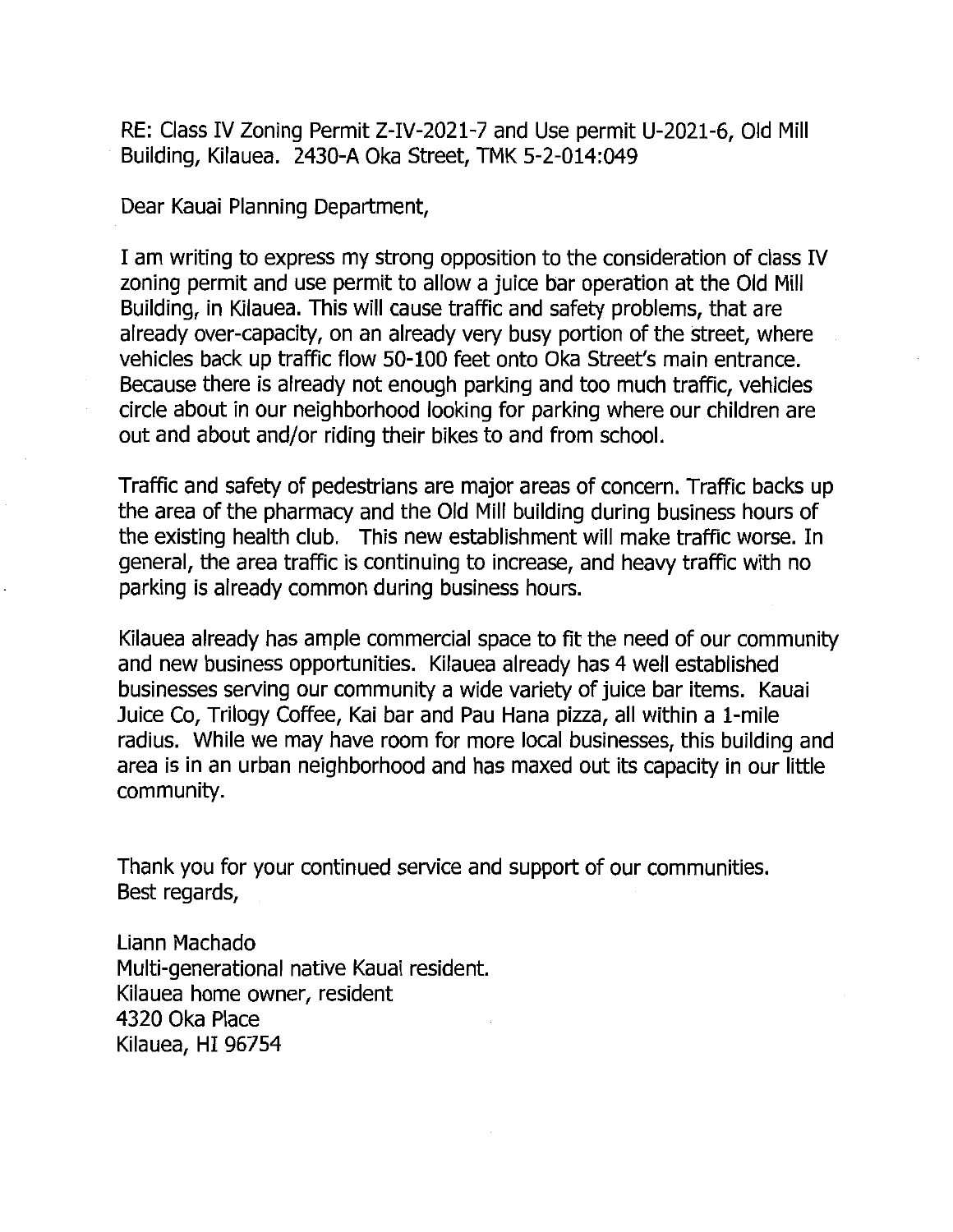## Peter Morimoto Attomey at Law

PO Box 408 Lihue, Hawaii 96766 Tel. (808)482-1451

Kauai Planning Commission c/o County of Kauai Planning Department 4444 Rice Street, Suite A473 Lihu'e, Kauai 96766

RE: Class FV Zoning Permit Z-IV-2021 -7 and Use Permit U-2021 -6

Dear PIanning Commission,

<sup>I</sup> represent Jim and Shelly Spencer, who live at 4315 Oka Place and own properties located at 2394 Oka Street, 4319 Oka Place and 4277 Kilauea Road.

The Spencers received the public hearing notice regarding the Planning Commission's March 9,2021 meeting and the above-referenced use pennit. The notice (1) violates the Planning Commission Rules, (2) is misleading (3) fails to provide the Spencers and all the owners of adjoining properties with adequate notice of the Agency Hearing that is scheduled on the March 9, 2021 Planning Commission Agenda, and (4) is evidence of a violation of the County's Code of Ethics.

I. The Public Hearing Notice for the March 9, 2021 Planning Commission Agenda conflicts with the Planning Commission's Rules regarding intervention.

Rule 1-4-3 of the Commission's rules reads as follows:

1-4-3 Method of Filing: Timing. Petitions to intervene shall be in writing and inconformity witb these Rules. The petition for intervention with certificate of service shall be filed with the Commission at least seven (7) days prior to the *Agency Hearing* for which notice to the public has been published pursuant to law. Untimely petitions for intervention will not be permitted except for good cause shown.

However, the Public Hearing Notice states that:

Petitions for intervenor status must be submitted to the Commission and the applicant at least seven days *prior to the date* of the hearing advertised herein and shall be in conformance with Chapter 4 of the Rules of Practice and Procedure of the Planning Commission. A copy of the proposal will be emailed to any

 $F.2.6.56$ <br>MAR 1 8 2021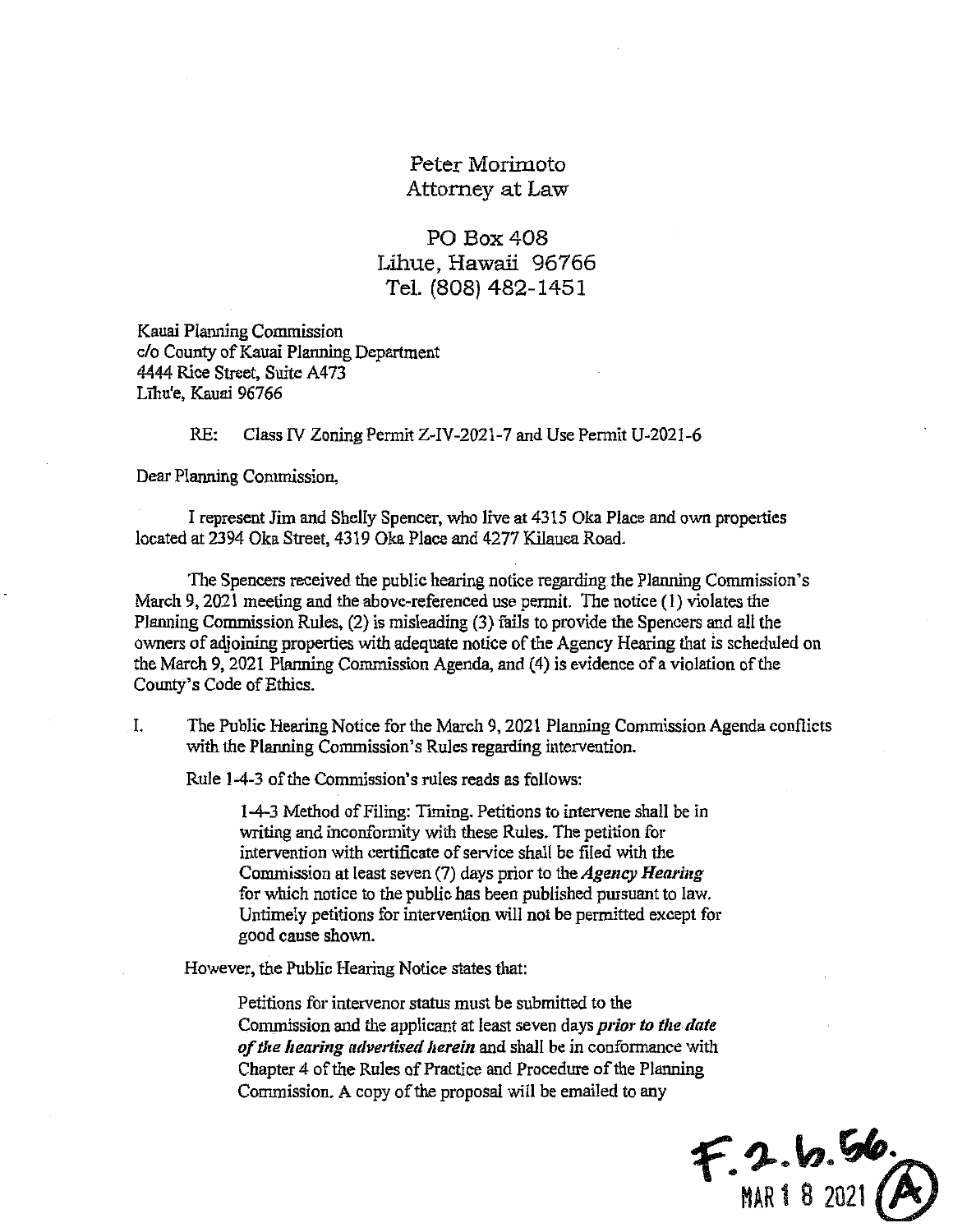Kauai Planning Commission March 8,2021 Page 2

> interested person who requests a copy. Please submit your request to the PIanning Department. KAUAI PLANNING COMMISSION, Donna Apisa, Chairperson, By Kaaina S. Hull, Clerk of the Commission.

The "hearing advertised herein" is <sup>a</sup> "Public Hearing". The notice does not state that an "Agency Hearing" is taking place on March 9, 2021.

Under the Plamiing Commission's rules, a "Public Hearing" serves <sup>a</sup> very different purpose from an "Agency Hearing":

> (i) "Agency Hearing" refers only to such hearing held by the Commission immediately prior to a judicial review of a contested case as provided in Section 91-14 HRS, including but not limited to Class IV, Use, and Variance Permits pursuant to the Comprehensive Zoning Ordinance of the County of Kaua'i and other applicabie laws. (ii) "Public Hearing" meaas <sup>a</sup> quasi-legislative hearing regarding the adoption, repeal, and amendment of rules and ordinances and  $a$ means to solicit general public input on matters before the Commission pursuant to the HRS and Kaua'i County Code, as Amended, 1987.

In other words, a Public Hearing is to elicit testimony regarding the concerns of the general public regarding pennit applications. It is not the decision-making "Agency Hearing" that generally takes place after public input is received. As such, its directive that the petition to intervene must be filed before the Public Hearing and not the Agency Hearing is contrary to the Rule.

II. The Public Hearing Notice for fhe March 9,202 <sup>1</sup> Planning Commission Agenda is misleading and conflicts with the actual March 9,2021 Planning Commissioa Agenda.

Section F.4. of the March 9, 2021 Planning Commission Agenda is entitled "New Public Hearing". That section does not list any of the development projects referenced in the March 9, 2021 Public Hearing Notice.

Section F.2. of the March 9, 2021 Planning Commission Agenda is entitled "New Agency Hearing". That section lists the development prajects referenced in the March 9,2021 Public Hearing Notice.

In other words, the Public Hearing Notice misleads the reader into thinking that the Planning Commission is only soliciting the general public's input when in reality, the Planning Commission will be engaging in decision-making on the projects. This is inadequate notice to the people who will be directly impacted by the development and is a violation of their right to due process.

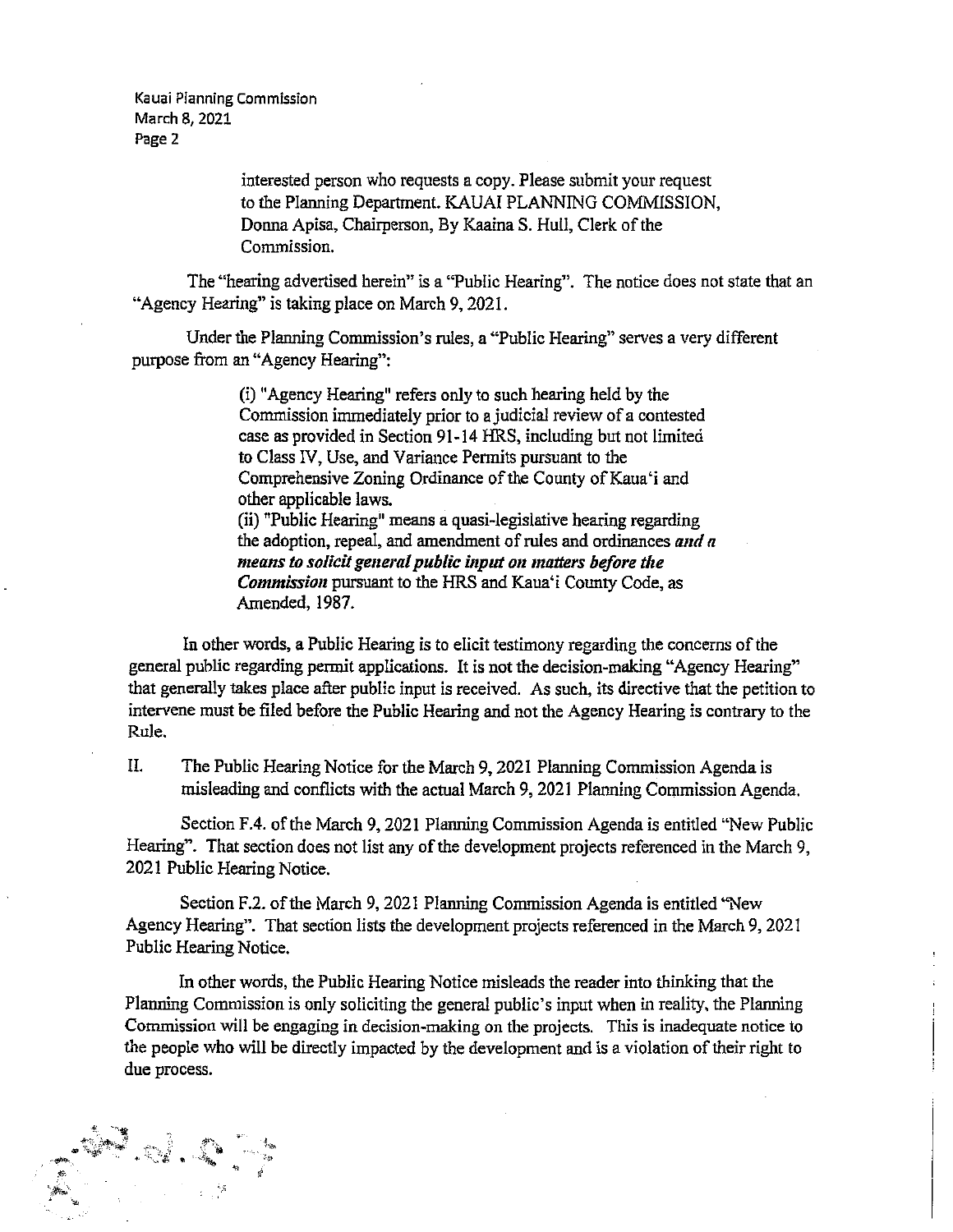Kauai Plannjng Commission March 8,2021 Page 3

III. The Public Hearing Notice is evidence of a violation of the Kauai County Code of Ethics.

The Kauai County Code reads in part as follows:

Sec. 3-1.7 Conflicts of Interest.

(a) No employee shall take any official action directly affecting:

(1) A business or other undertaking in which he or she has a substantial financial interest.

The notice directs intervention petitions to be submitted to Donna Apisa as Chairperson of the Planning Commission. As a Planning Commissioner, Ms. Apisa is bound by the Code of Ethics. It prohibits Ms. Apisa from taking any official action directly affecting a business in which she has a substantial financial interest. Ms. Apisa is a member of the company that is applying for the use permit but the notice directs intervention petitions to be sent to her as Chair of the Planning Commission. However, the ethics code prohibits Ms. Apisa from receiving or processing intervention petitions regarding her own project, no matter what the notice provides.

Clearly, the Public Hearing Notice violates the Planning Commission's Rules, the County's Code of Ethics and the neighborhood's due process rights to be properly notified about the development.

For the foregoing reasons, Jim and Shelly Spencer object to the Planning Commission considering the Class IV Zoning Permit Z-IV-2021-7 and Use Permit U-2021-6 for the property located at 2430-A Oka Street and identified by Tax Map Key: 5-2-014:049. The Spencers demand that a valid public hearing notice be provided as required by the Rules and due process of law.

Sincerely,<br>Peto Morinales

Peter Morimoto

cc: clients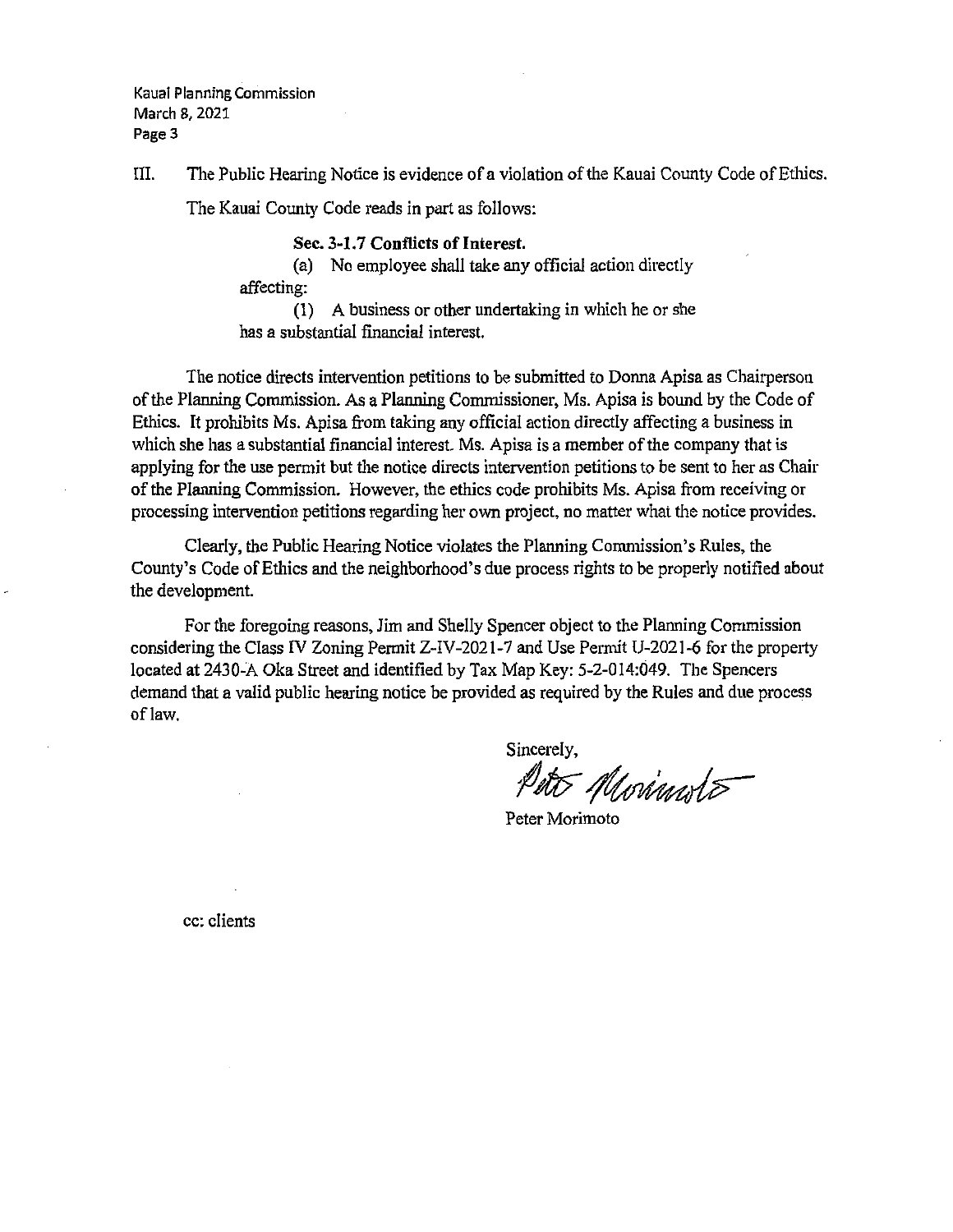From: Sent: To: Subject:

Kaaina Hull Monday, March 08, 2021 2:42 PM Shanlee Jimenez FW: REGARDING: Kilauea Old Mill Application for Use Permit

From; malia kenney <maliakenney@yahoo.com> Sent: Monday, March 08, 2021 12:57 PM To: Kaaina Hull <khull@kauai.gov> Subject: REGARDING: Kilauea Old Mill Application for Use Permit

CAUTION: This email originated from outside the County of Kauai. Do not click links or open attachments even ifthe sender is known to you unless it is something you were expecting.

Aloha,

I am writing in support of the approval of the Kilauea Old Mill Application because my children who are now adults started taking Jiu Jitsu from Bruno Ewald 15 years ago. When his academy moved to Kilauea there were no spaces on the north shore where he could hold classes and it was <sup>a</sup> blessing that he found the space he's in now. What he does for our children and community is beyond what any of the retail shops in Kilauea provide for the community.

While I understand that this property is zoned residential this property has been used for commercial business for a very long time. There are also clinics and pharmacies on the same street and the community views them as an asset. <sup>1</sup> believe many community members like myself also view Jiu Jitsu and physical therapy as an asset to the community.

My family are also patients at the Physical Therapy office on this property as well. It makes sense that these businesses are in this area, as I mentioned above there are doctors offices and a pharmacy right next to this property.

Being born here and raising my own family on the north shore in Kilauea we all recognize the need for affordable housing. <sup>1</sup> strongly believe that this small piece of property is not the answer to our housing crisis. The businesses that are there now should be granted use permits because they are <sup>a</sup> valuable asset to the community.

Thank you, Malia Vasallo Hanalei, Hawai'i

Sent from Yahoo Mail for iPhone

 $f=2.6.57$ MAR 1 8 2021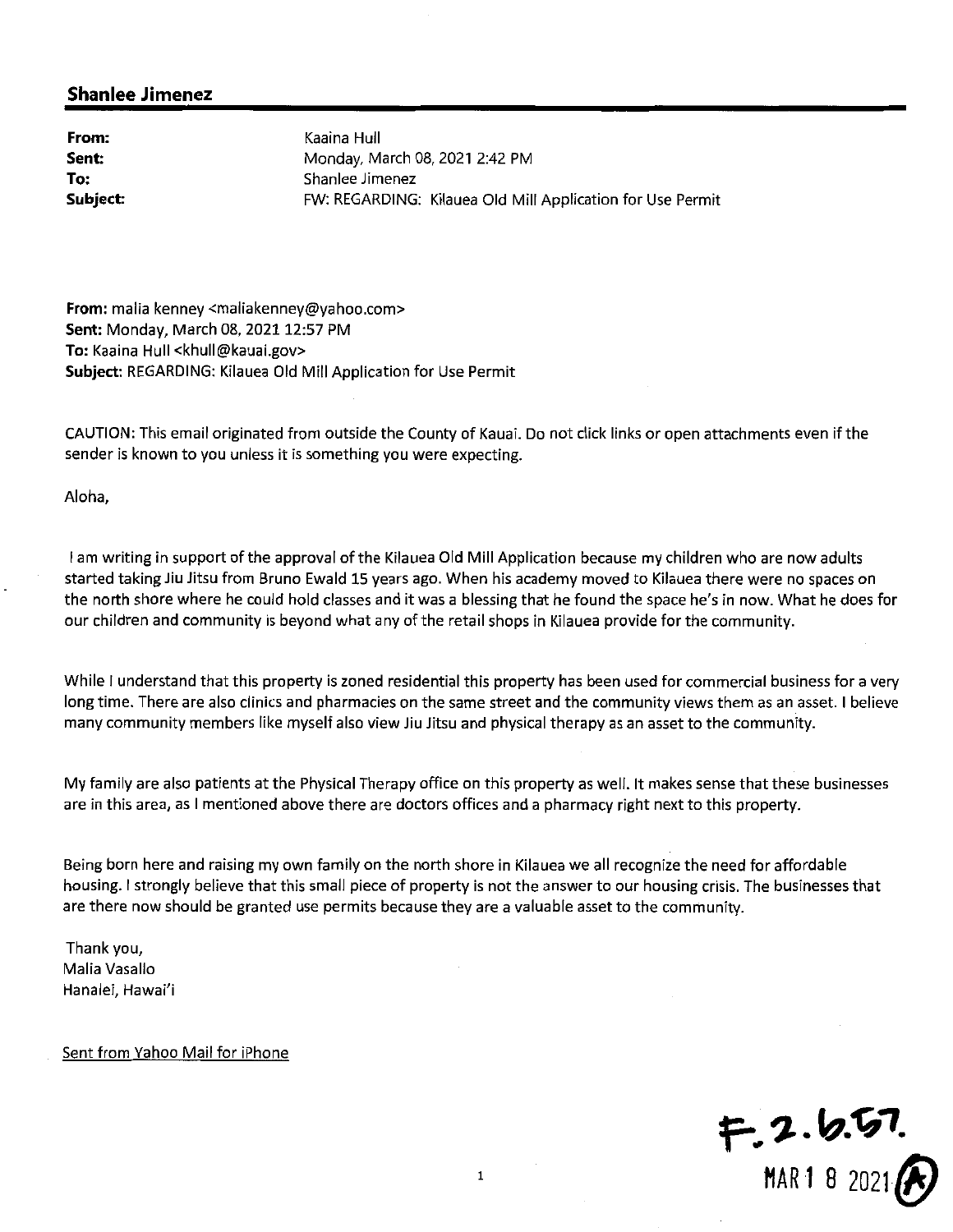#### OFFICE OF THE COUNTY CLERK

COUNTY COUNCIL Arryl Kaneshiro, Chair Mason K. Chock, Vice Chair Bemard P. Carvalho, Jr. Felicia Cowden Bill DeCosta Luke A. Evslin KipuKai Kuali'i



Council Services Division 4396 Rice Street, Suite 209 Līhu'e, Kaua'i, Hawai'i 96766

### March 8, 2021

### TESTIMONY OF FELICIA COWDEN COUNCILMEMBBR, KAUA'I COUNTY COUNCIL ON PLANNING COMMISSION AGENDA ITEM F.(2.)(b.) CLASS IV ZONING PERMIT Z-IV-2021-7 AND USE PERMIT U-2021-6 Tuesday, March 9, 2021 9:00 a.m. Via Teleconference

### Dear Chair Apisa and Members of the Planning Commission:

Thank you for this opportunity to provide testimony in SUPPORT of "Class IV Zoning Permit Z-IV-2021-7 and Use Permit U-2021-6, to allow operation of an athletic health club within an existing warehouse building and operation of a commercial kitehen & retail business within the existing Old Mill Building on a parcel situated at the Oka Street/Aalona Street intersection in Kilauea Town." This testimony is being submitted as an individual Councilmember of the Kaua'i County Council.

As a community member living roughly two blocks from the Old Mill Building in Kilauea, I strongly SUPPORT a Class IV Zoning Permit Z-IV-2021-7 and Use Permit U-2021-6 for an athletic health club (Longman Jiu-Jitsu) at the Oka Street/Aalona Street intersection. This building was originally an industrial site known as the "poison house" for Kilauea Sugar. In the past few decades, it has had a range of light industrial uses including small engine repair for motorcycles, lawnmowers, etc. The Jiu-Jitsu application has substantially cleaned up the The Jiu-Jitsu application has substantially cleaned up the industrial environment to a well-spring of youth and adult empowerment in the center of Kilauea Town, which is walking distance from the surrounding neighborhood homes. World Champion Bruno Ewald has instructed at that location for roughly a decade. Prior to that, he had a location at his Princeville home. Longman Jiu-Jitsu has created positive role-modeling, physical activity, and social strengthening of our youth; my own son has benefitted from this. Kilauea has been a more resilient community from the plague of substance abuse because of this resource.

Mahalo for considering my testimony. Should you have any questions, please feel free to contact me or Council Services Staff at (808) 241-4188 or via E-mail to cokcouncil@kauai.gov.

Sincerely,

felicía (<sup>r</sup>owder)  $\mathop{\mathrm{coWDEN}}$ 

Councilmember, Kaua'i County Council

Jade K. Fountain-Tanigawa, County Clerk Scott K. Sato, Deputy County CIerk

> Telephone: (808) 241-4188<br>Facsimile: (808) 241-6349  $(808)$  241-6349 E-mail; cokcouncil@kauai.gov

AN EQUAL OPPORTUNITY EMPLOYER MAR 1 8 2021

CT:lc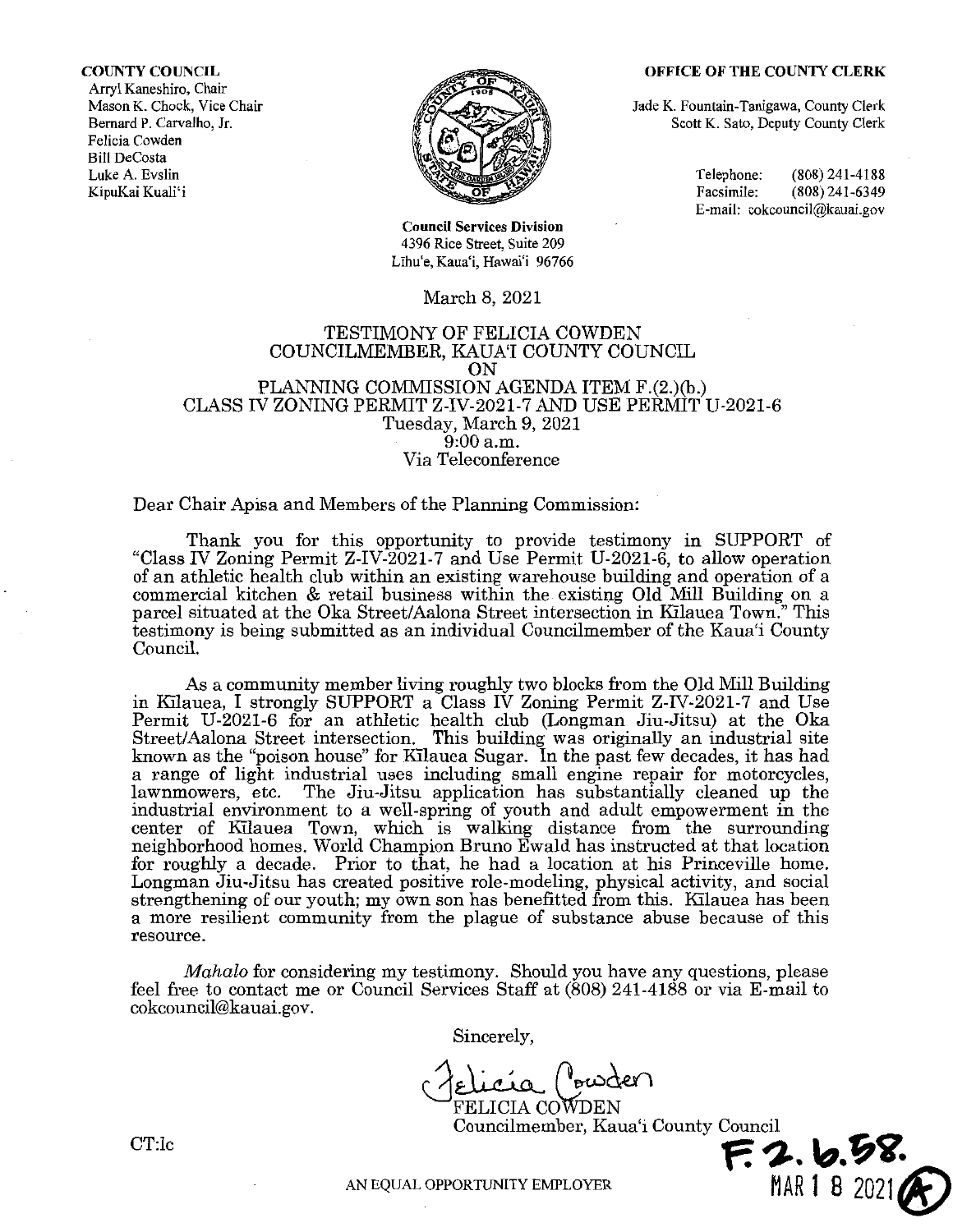From: Sent: To: Subject:

Kaaina Hull Monday, March 08, 2021 4:28 PM Shanlee Jimenez FW: Kilauea old mill application for permit use

-----Original Message-----From: Autumn Ritchie <aritchie277@icloud.com> Sent: Monday, March 08, 2021 3:26 PM To: Kaaina Hull <khull@kauai.gov> Subject: Kilauea old mill application for permit use

CAUTION: This email originated from outside the County of Kauai. Do not click links or open attachments even if the sender is known to you unless it is something you were expecting.

Aloha Mr. Hull,

I support the approval of the Kilauea Old Mill application because it has had a profound impact on the community and my family. As of right now, three of my four children train Ju Jitsu three days <sup>a</sup> week. This is not <sup>a</sup> hobby it is <sup>a</sup> commitment and way of life. They are learning life lessons, discipline, and respect at <sup>a</sup> very young age. It is <sup>a</sup> place where the community gathers and relationships are more important than what belt you are or where you come from. challenge anyone to take the time and explore the statements <sup>I</sup> have made for themselves. This is why <sup>1</sup> support the Special Use Permit at Kilauea Old Mill.

Aloha,

Austin Ritchie 808-639-4949

Sent from my iPhone

 $F. 2.6.59.$ MAR1 8 2021^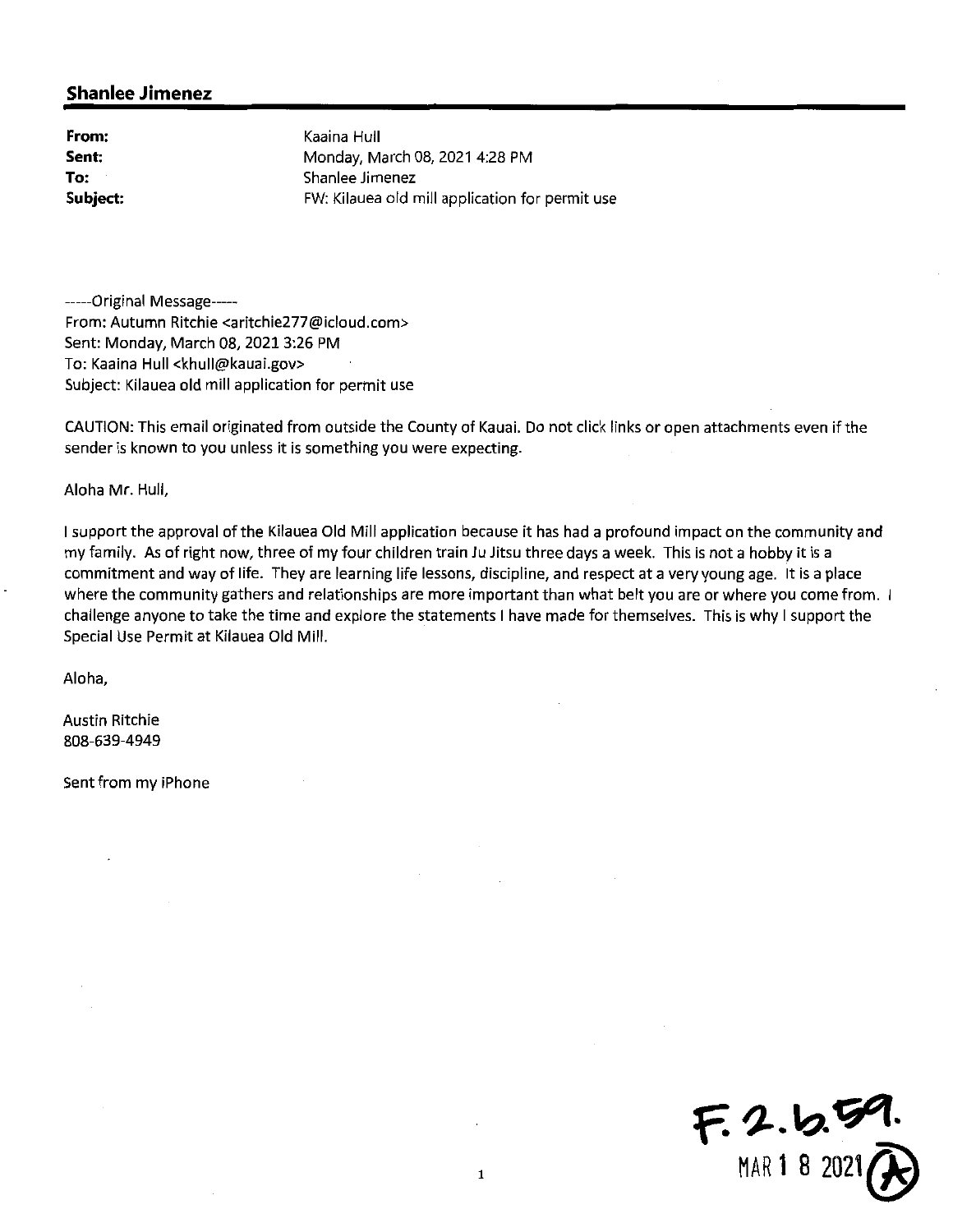From: Sent: To: Subject:

Kaaina Hull Monday, March 08, 2021 4:27 PM Shanlee Jimenez FW: Support of Longman Jujitsu in Kilauea

From: Liyna Cardinal <liynashaloma@hotmail.com> Sent: Monday, March 08, 2021 3:36 PM To: Kaaina Hull <khull@kauai.gov> Subject: Support of Longman Jujitsu in Kilauea

CAUTION: This email originated from outside the County of Kauai. Do not click links or open attachments even if the sender is known to you unless it is something you were expecting.

Aloha,

<sup>I</sup> am writing in Support of Longman Jujitsu in Kilauea. <sup>I</sup> have been informed that the property owner is in the process of updating their zoning. Kilauea is home and <sup>1</sup> have always been involved in the community. Longman Jujitsu has been a pillar in our community, giving children an opportunity to learn self defense, creature and nurture life long friendship's and most importantly respect. It supports adults with fitness, connectivity, positivity and togetherness.

Bruno's school and personal guidance and teaching has help shape my life in many ways, as well as given me opportunities that <sup>I</sup> otherwise would have never been able to obtain on my own.

As long as I can remember the location that he is currently at has always been a place of business and should continue to be so, serving the community.

It would be a hardship on many families if he is forced to move to the new shopping center as that may possibly trigger monthly class rates to be increased.

Mahalo,

Liyna Cardinal 808-53-1362 Livnashaloma @ hotmail.com 4421Aalona St., Kilauae, Hl, 96754